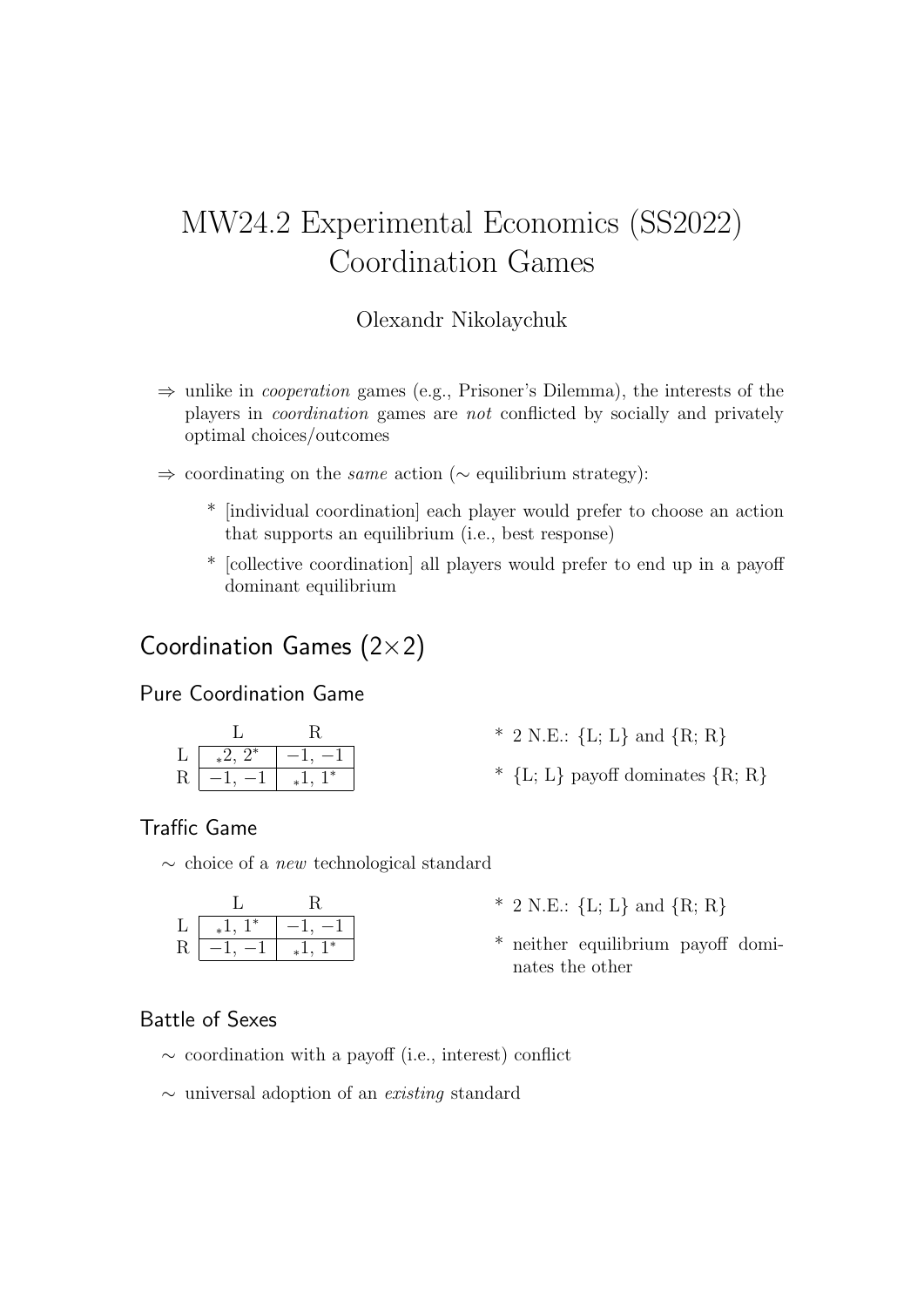|                            | * 2 N.E.: $\{O; O\}$ and $\{F; F\}$    |
|----------------------------|----------------------------------------|
| $O \mid *2, 1^* \mid 0, 0$ |                                        |
| $F   0, 0  _*1, 2^*  $     | * The players <i>disagree</i> on which |
|                            | equilibrium is desirable               |

#### Stag Hunt

∼ coordination with a tension between safe and risky outcomes

| S | $8^*$<br>ած |      |
|---|-------------|------|
|   |             | $7*$ |

- $*$  2 N.E.:  $\{S; S\}$  and  $\{H; H\}$
- $*$  {S; S} is payoff dominant while  ${H: H}$  is risk dominant (maximin)

#### Minimum Effort Game

- \* more general than, e.g., Stag Hunt
- \* models processes subject to bottlenecking (i.e.,"weakest link")
- $\Rightarrow \pi(e_i, e_{-i}) = a \cdot min\{e_i, e_{-i}\} b \cdot e_i + c$ s.t.  $a > b > 0$  and  $e_i \in [0, \bar{e}],$ where  $\pi$  is own payoff,  $e_i$  is own effort level,  $e_{-i}$  are opponent effort levels, a is return to coordination,  $b$  is marginal cost of effort, and  $c$  is base payoff

 $\Rightarrow$  any *common* effort level  $e_i = e_{-i}$  is a N.E.

exa) Stag Hunt  $\leftarrow \pi = 20 \cdot min\{e_i, e_{-i}\} - 10 \cdot e_i + 60 \text{ s.t. } e_i \in \{1, 2\}$ 

|     | (2)    |            |
|-----|--------|------------|
| (2) | 80, 80 | 60, 70     |
|     | 70,60  | -70<br>70. |

\* two types of coordination failure:

- incorrectly predict  $min\{e_{-i}\}\$ and choose  $e_i \neq min\{e_{-i}\}\$  (i.e., not b.r.)
- coordinate on  $e_i = e_{-i} \neq \overline{e}$  (i.e., not socially desirable)
- $\Rightarrow$  according to Harsanyi and Selten [1988]<sup>1</sup>, payoff dominance should resolve both issues

<sup>&</sup>lt;sup>1</sup>John C Harsanyi and Reinhard Selten. A general theory of equilibrium selection in games. The MIT Press, 1988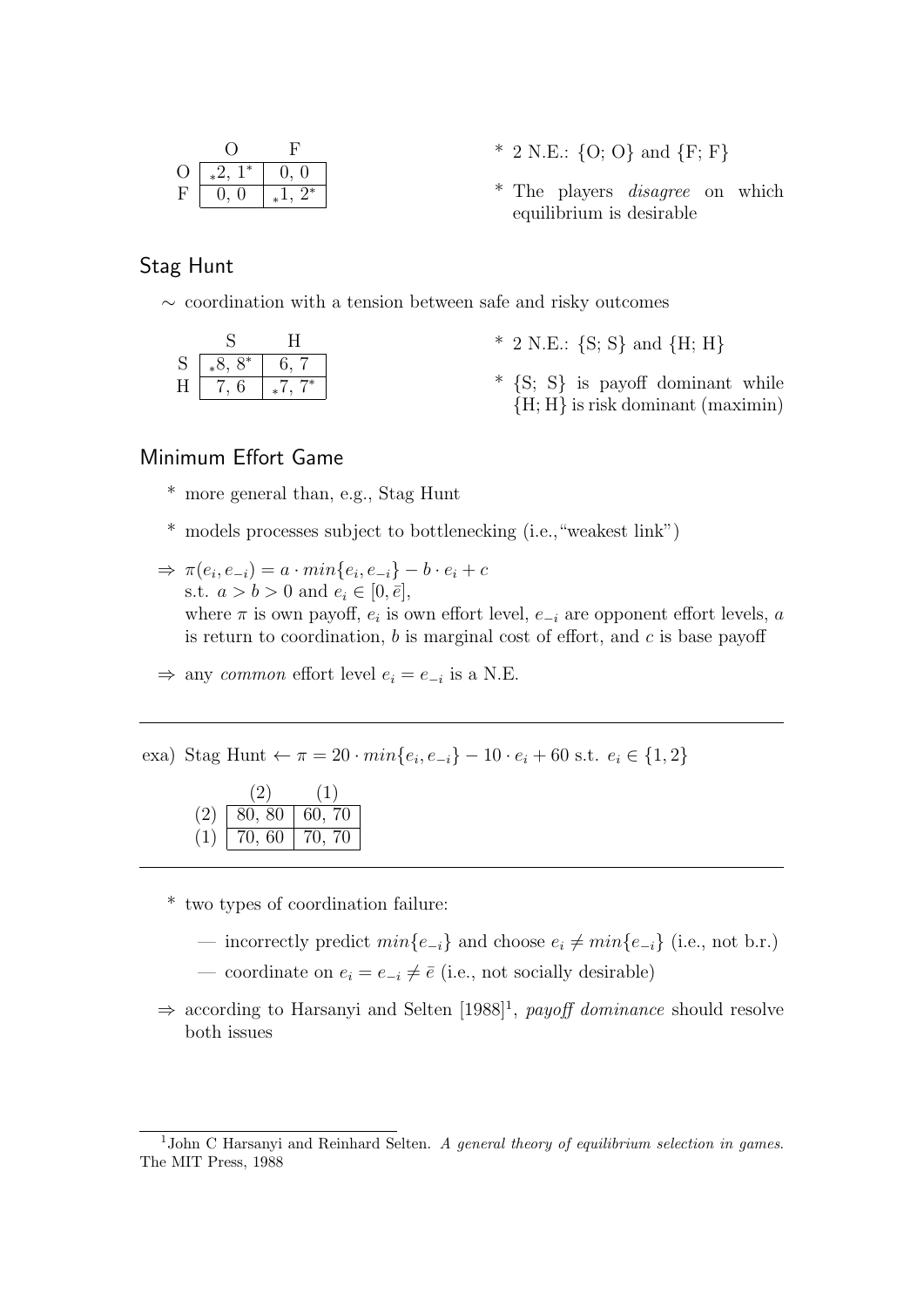# Huyck et al. [1990]

- \* testing payoff dominance as an equilibrium selection device
- \* repeated minimum effort game (treatment A: 10 repetitions) [Table A]
- \* minimum effort level revealed; prediction about future play occasionally
- \* group size: 14–16 (partner) or 2 (partner/stranger)

Treatments: [Table 1]

- A)  $\sim$  as above
- B)  $\sim e_i = 7$  is (weakly) dominant ( $b = 0$ ); no coordination problem [Table B]
- A')  $\sim$  A after B again
- C)  $\sim$  A played in pairs
- A<sup>\*</sup>) ∼ A with monitoring ⇔ entire distribution of effort levels known
	- \* payoff function:  $\pi(e_i, e_{-i}) = 0.2 \cdot min\{e_i, e_{-i}\} - 0.1 \cdot e_i + 0.6 \text{ s.t. } e_i \in \{1, 2, 3, 4, 5, 6, 7\}$
	- \* predictors:
		- payoff (Pareto) dominance
		- risk dominance (i.e., maximin)
		- adaptive learning (i.e., b.r. to the minimum observed)
	- \* major manipulations:
		- (i) cost to benefit ratio of effort
		- (ii) number of players
	- (i) Compare the previous Stag Hunt parametrization to one with the following payoff function:

$$
\pi' = 20 \cdot \min\{e_i, e_{-i}\} - 19 \cdot e_i + 60 \text{ s.t. } e_i \in \{1, 2\}
$$

$$
\frac{(2)}{(2) \ \boxed{62, 62} \ \boxed{42, 61}}
$$

- $\overline{61, 42}$  61, 61
	-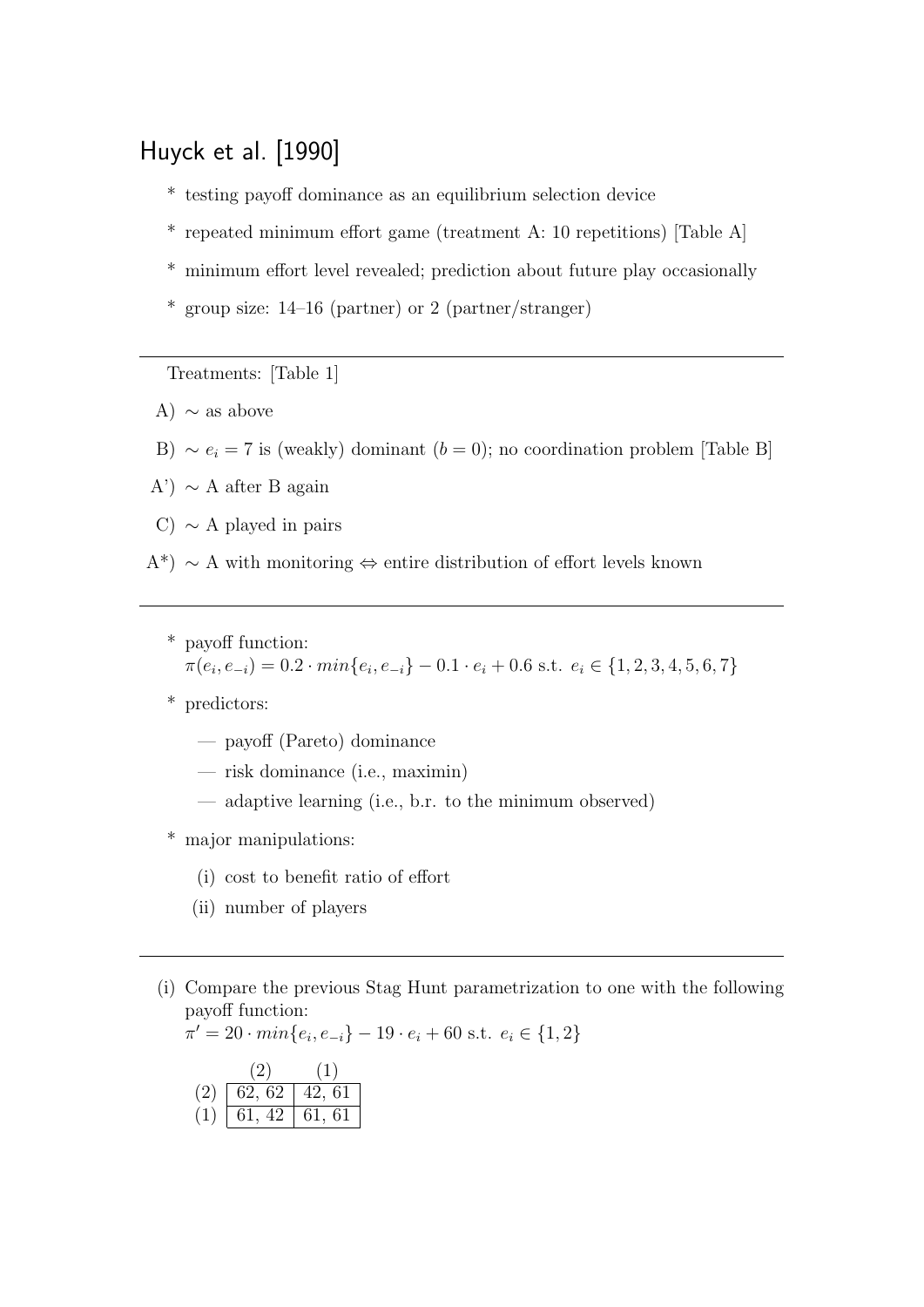(ii)  $E(\pi|e_i = 1) = 0.2 \cdot E[\min\{1, e_{-i}\}] - 0.1 + 0.6 = 0.2 - 0.1 + 0.6$  (i.e., no risk)<sup>2</sup>  $E(\pi|e_i = 7) = 0.2 \cdot E[\min\{7, e_{-i}\}] - 0.7 + 0.6,$ where  $E[\min\{7, e_{-i}\}]$  is negatively related to the number of players

#### Results:

- $\Rightarrow$  Subject predictions:
	- heterogeneous expectations
	- match actual behavior better than payoff or risk dominance
	- relatively reasonable fit between beliefs and actions albeit most choose  $e_i > E_i[min\{\cdot\}] \mid E_i[min\{\cdot\}] < 7$

#### ⇒ Period one: [Table 2]

- (7) ~ 31\%; (1) ~ 2\%; (4) ~ 17\%; (5) ~ 32\%;
- $max[\min\{\cdot\}] < 4$
- if  $e_i > min\{\cdot\} \rightarrow$  lower effort in period 2 (some 'overshoot' min $\{\cdot\}$ !)
- if  $e_i = min\{\cdot\} \rightarrow$  adjust upward or repeat same effort level
- only 14 out 107 subjects b.r. in period 2, some go below the  $min\{\cdot\}$
- $\Rightarrow$  Repeated: [Table 2]
	- convergence to the "secure" inefficient equilibrium
	- convergence to the payoff dominant equilibrium in B, which does not persist through A' [Table 3]
- $\Rightarrow$  Paired: [Tables 4–5]
	- partner matching  $\rightarrow$  most pairs coordinate on (7)
	- random matching  $\rightarrow$  most are above (1) but below (7)
- $\Rightarrow$  Monitoring: [Table 6]
	- initial distribution of actions and time dynamics quite similar (albeit faster)
	- *individual* coordination  $(b.r.)$  appears easier to achieve

<sup>2</sup>All expectations are conditional on the probability distributions over effort choice of the individual opponents, e.g.,  $E(\pi|e_i) \equiv E(\pi|e_i; e_{-i}) \equiv E(\pi|e_i; f_{e_a}(\cdot), ..., f_{e_h}(\cdot), f_{e_j}(\cdot), ..., f_{e_n}(\cdot)),$ where  $f_e(\cdot)$  is a probability density function over said effort.